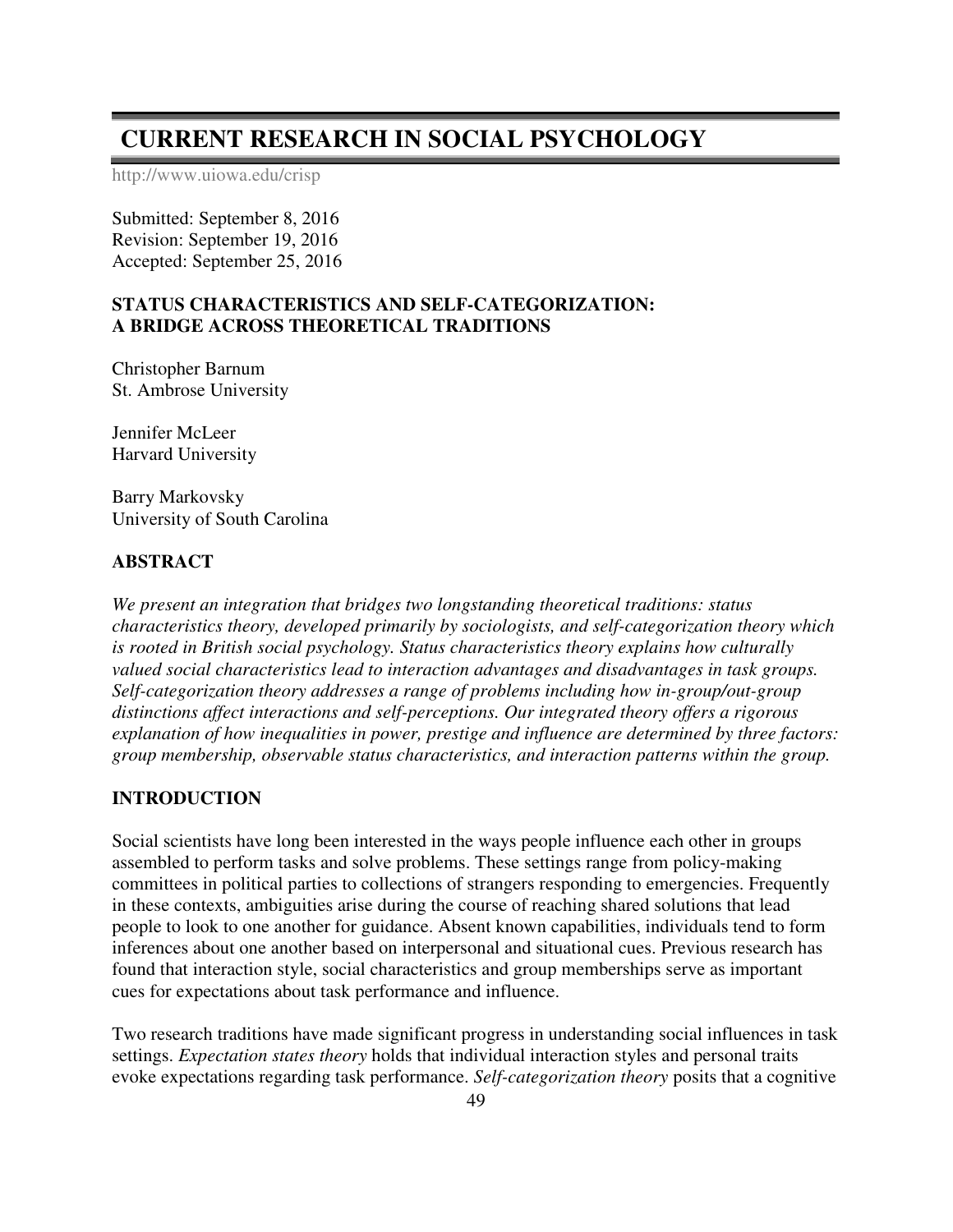categorization process affects how others are regarded and treated within the setting. The *status characteristics theory* branch of the expectation states program proposes that individual traits such as race, gender and education evoke expectations regarding task performance. To date these two theories have operated in virtual isolation from each other. The resulting knowledge gap has left important questions unanswered, including this central question: How do status processes and categorization processes impact one another? The answer has important implications, both for group members and for the group as a whole.

Below we offer a theory that describes how group membership, interaction patterns and status affect influence in task group settings. We begin with a review of the relevant literatures, followed by a detailed statement of the theory. We conclude with a concise summary and a brief description of approaches that may be used to test the integrated theory.

# **STATUS CHARACTERISTICS THEORY**

The status characteristics branch of expectation states theory explains how socially valued traits organize interaction in group task settings (Berger, Fisek, Norman and Zelditch 1977). A *status characteristic* (SC) is defined as a property of a person that has two or more differentially valued states, each having associated with it one or more similarly evaluated expectations for behavior. In contemporary American culture, *diffuse status characteristics* such as race, gender, and education have many associated expectations for behavior. In contrast, *specific status characteristics,* such as mathematical skill and legal training, are effective within more circumscribed settings.

The theory asserts that those who possess higher states of SCs are expected to be more competent than those possessing lower states. Over the course of social interactions, these performance expectations result in differentiated power, prestige and influence structures among task group members (Berger, Cohen and Zelditch 1972; Berger et al. 1977; Berger, Norman and Balkwell 1992; Webster and Foschi 1988). Relative to those with lower status, higher status members rise higher in the group's *observable power and prestige order* (OPPO). Operationally, this means that higher status members *(i)* receive more opportunities to make suggestions, *(ii)*  offer more suggestions, *(iii)* have more positively evaluated suggestions, and *(iv)* have more influence over other members.

The theory's scope conditions limit its application to situations where interactants believe the task has a correct solution, and that it is necessary and legitimate to consider others' suggestions. Several explicit propositions form the core of the theory (Wagner and Berger 2007): (1) A SC becomes salient if it differentiates members of a task setting or if it is perceived to be relevant to the task. (2) If a SC is salient and not disassociated from the task, then actors forms expectations consistent with states of the SC. (3) If new actors enter the situation, status information relating to the new actor is combined with prior information. (4) Information on multiple like-valued SCs is weighted by their relevance to the task, combined in positive and negative subsets, then summed to determine expectation (dis)advantages. (5) Expectation (dis)advantages determine perceived competence, which establishes members' positions in the group's OPPO. Key propositions have been mathematized, allowing precise hypotheses to be derived and tested.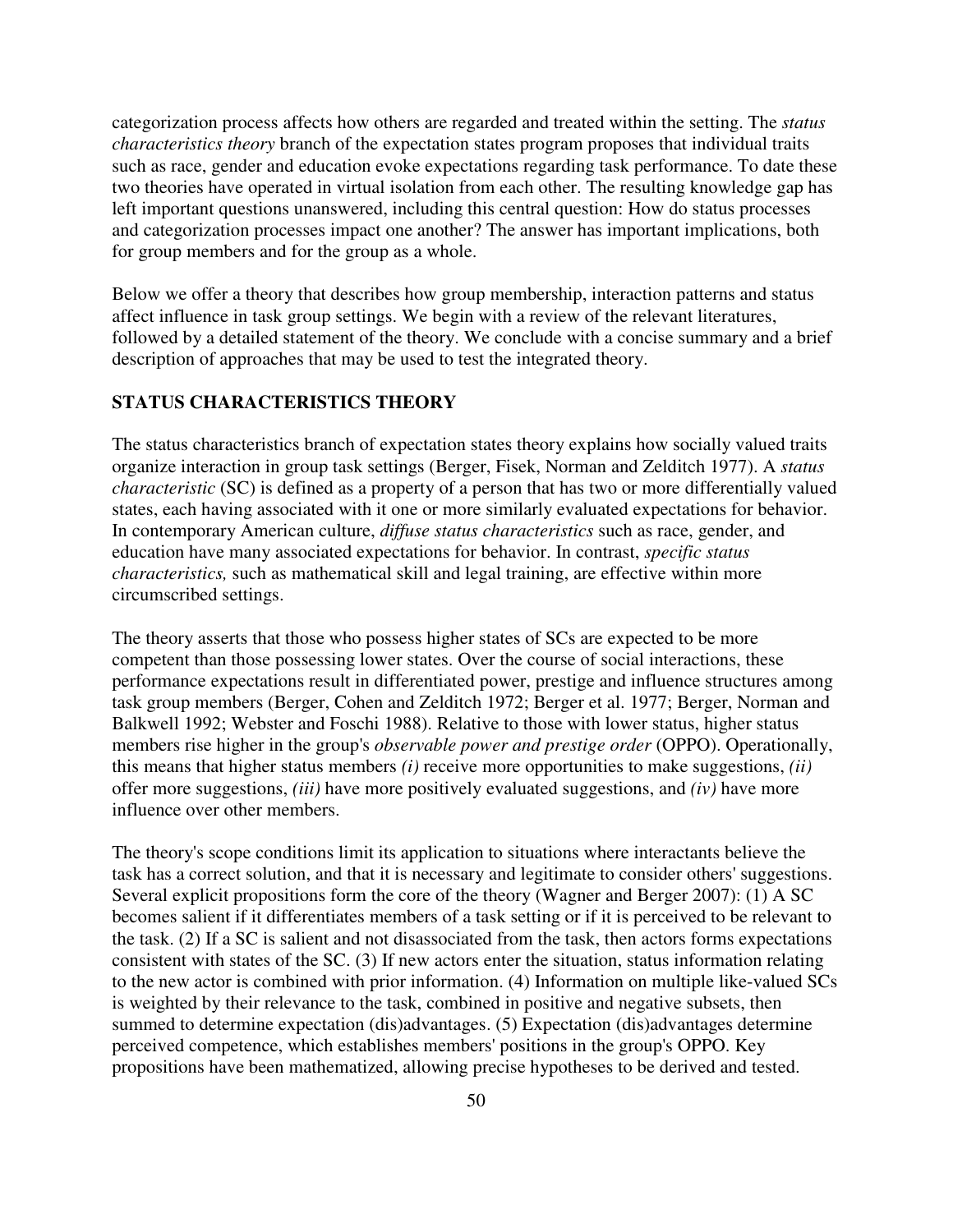### **SELF-CATEGORIZATION THEORY**

An off-shoot of social identity theory, self-categorization theory emphasizes the cognitive underpinnings of social categorization by articulating how this process generates certain intragroup behaviors that affect perceptions of self and others (Turner 1985; Turner, Hogg, Oakes, Reicher and Wetherell 1987). The key idea is that when group contexts are salient, individuals act more in accord with their shared group identity and less with their personal identities (Turner 1991:155). This process of *depersonalization,* generates a perception of interchangeability among group members in terms of prototypical or unique features of the group (Turner 1985). When categorization occurs, group members thus see themselves as interchangeable in terms of the ideal-typical features of the group, and perceive out-group members as interchangeable with each other rather than as unique individuals.

A motive for *cognitive uncertainty reduction* underscores this depersonalization process--an idea borrowed from social comparison theory (Hogg and Mullin 1999; see also Festinger 1954; Moscovici 1976, 1981; Suls and Miller 1977; Suls and Wills 1991). However, in contrast to traditional views on uncertainty reduction, self-categorization theory argues that shared group membership is a precondition for influence. People establish confidence in their beliefs and opinions by comparing them to those held by other in-group members. Perceived in-group consensus generates confidence and the belief that one's own perceptions are reliable and valid. In contrast, disagreement with other in-group members engenders cognitive uncertainty and the realization that one's own perceptions may be unreliable (David and Turner 2001). If it conflicts with the ideal-typical opinion of the group, then in-group members are likely to doubt their initial opinion in favor of one more consistent with that of their group, opening them up to influence from within. As individual depersonalization is paramount to the perception of one's own group membership, in-group members are more likely to defer to those within their group than those outside. The impact is two-fold. First, initial distinctions between groups are reinforced because in-group members tend to follow the lead of other in-group members. Second, those expressing opinions that are the most consistent with, or *prototypical* of, the group's ideals become the most influential over their in-group.

#### **INTEGRATING THE THEORIES**

Both of the above theories address who influences whom when disagreements arise. Selfcategorization theory posits that interactants use information on group membership to favor ingroup members. Status characteristics theory posits that group members use status characteristics to make ability inferences that determine who influences others' opinions. Less clear, however, is what happens within and between groups that are differentiated by both group membership *and* status characteristics. The "evaluation-expectations" branch of expectations states theory introduced a concept that provides a useful connection between the two traditions (Balkwell 1991; Fisek, Berger and Norman 1991; Skvoretz and Fararo 1996).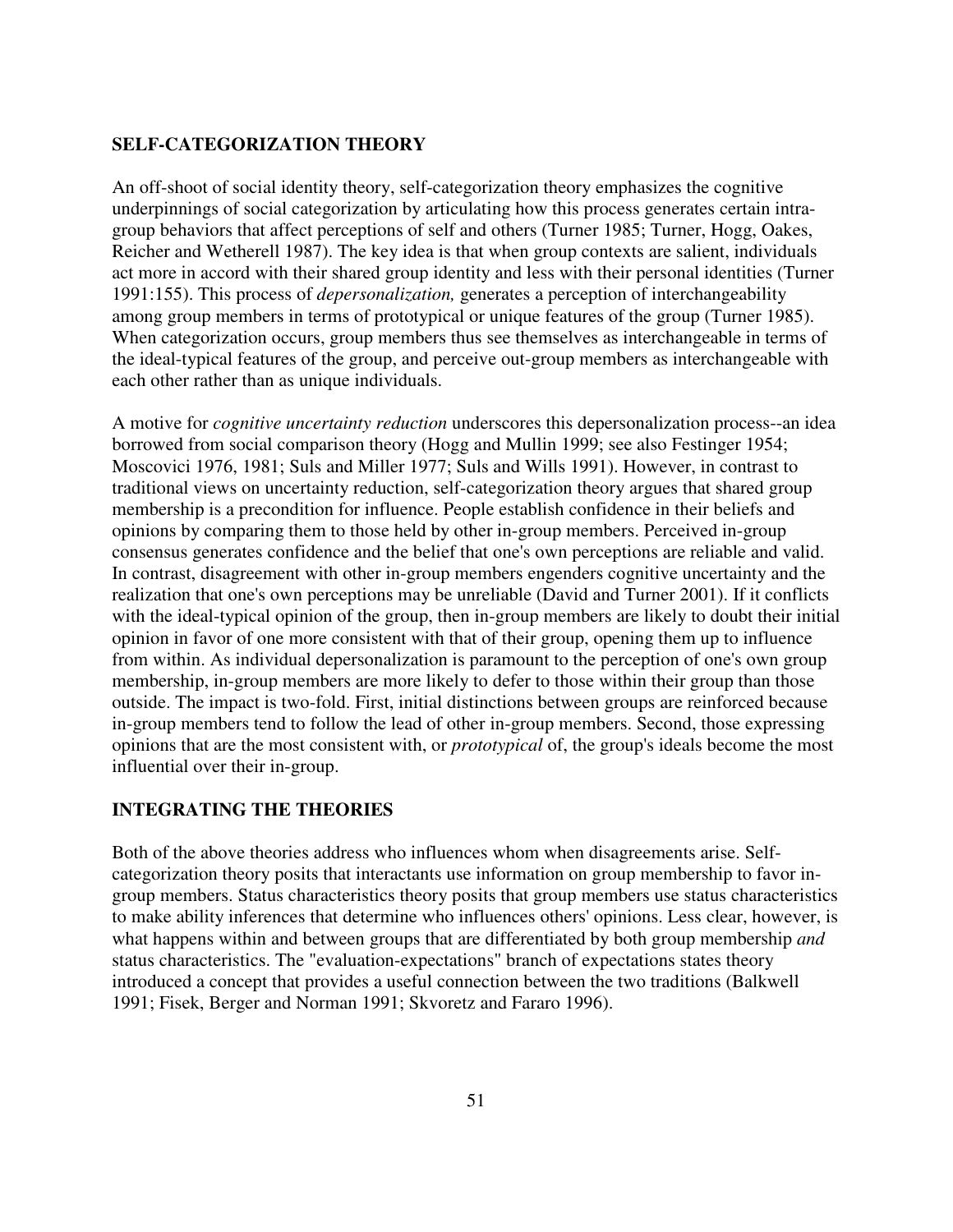#### **Behavioral Interaction Pattern**

A *behavioral interaction pattern* (BIP) is a set of interaction cycles with consistent orderings insofar as who gives, and who receives, positive and negative evaluations. BIPs explain how interaction cycles in newly-formed task groups produce advantages and disadvantages among members (Fişek et al.1991:116). Task-oriented behavior is classified into four categories: chances to contribute a suggestion, actual suggestions, positive reactions and negative reactions. As interaction transpires, these behaviors serve as components for BIP cycles of opportunities, actions and evaluations (Fişek et al. 1991:116).

Fişek et al. (1991:117) argued that established BIPs sort behaviors into high and low *status typification states.* These can be understood via relatively concrete dimensions such as "leaderfollower," "initiator-reactor," and "aggressive-shy." They become relevant to high or low task ability states, and thus to success or failure at the group task. In short, BIPs link behavioral cues to task outcomes, ordering group status and influence patterns along the way.

By definition, "group membership" is not a status characteristic, nor is it necessarily relevant to performance expectations. We argue that group membership acts as a heuristic to reduce uncertainty and, as such, can have effects similar to those of status characteristics. Task settings induce beliefs about in-group members because, when faced with uncertainty, people accept suggestions from in-group members whose opinions they view as interchangeable with their own. Below we complete the theoretical bridge by integrating the aforementioned aspects of selfcategorization theory with the propositions of status characteristics theory.

#### **Theoretical Integration**

*Scope Conditions.* Provisionally, the theory applies in settings where actors perceive that (1) there is an evaluated, collective task, (2) information exists on subgroup membership (in-group vs. out-group) and/or status characteristics for each other actor, and (3) there are no preexisting relationships between actors.

*Propositions.* The theory is expressed through logically connected propositions that explain how group membership affects influence patterns. As noted earlier, when group tasks are characterized by uncertainty, in-group vs. out-group membership becomes salient and thus available for use as a behavioral cue to reduce uncertainty (Hogg and Mullin 1999; Mullin and Hogg 1998, 1999; Grieve and Hogg 1999; Hogg and Grieve 1999).

Proposition 1: If members of a task setting are differentiated by group membership, then group membership will be salient and used as a cue.

Self-categorization theory claims that people reduce uncertainty and establish confidence in their beliefs and opinions by comparing them to other in-group members' beliefs and opinions, and favoring them above out-group members. We suggest that this preference helps to order performance evaluations through BIPs, the same as with status organizing processes. Webster and Hysom (1998) argued that BIPs can be triggered by many factors including valued personal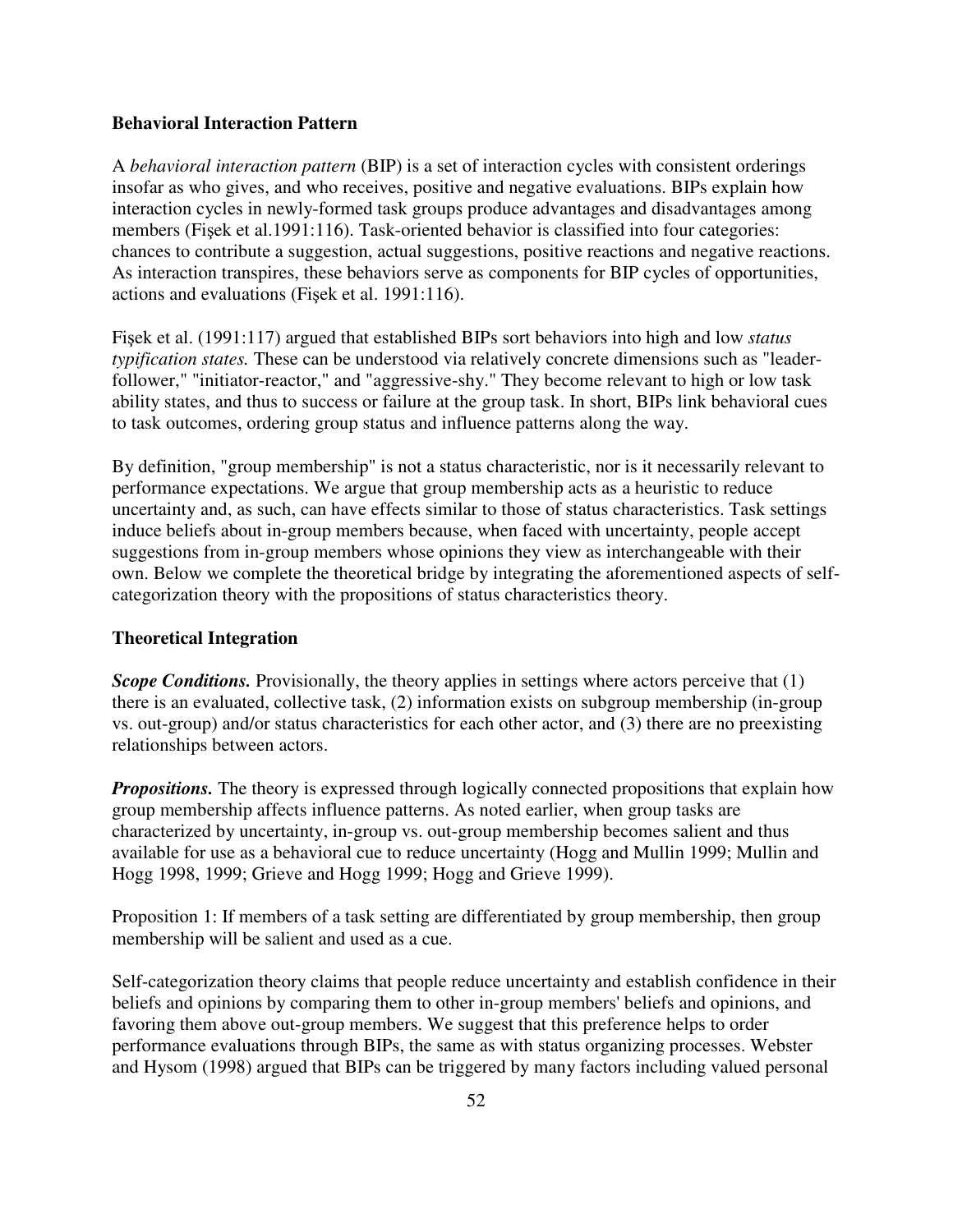characteristics such as friendliness or trustworthiness. Self-categorization theory and traditional accounts of social identity theory each offer clear evidence that membership in the in-group versus the out-group affects inferences about such qualities. This leads to our next proposition.

Proposition 2: If group membership is salient and not explicitly dissociated from the task, then a BIP becomes salient.

By definition, the salient BIP leads actors to favor their in-group when soliciting or evaluating performance outputs. As noted, the established BIPs sort behaviors into high and low status types, such as leader and follower, and these become relevant to high or low task ability states. Consequently, bias toward positive in-group evaluations leads to the formation of status typification states consistent with group membership.

Proposition 3: If a BIP is salient, then actors form high status typification states for in-group members and low status typification states for out-group members.

The integrated theory implies that interaction patterns shift when group membership is salient- the case when an in-group and an out-group exist. If one prefers to solicit task input from one's in-group, then *de facto* subgroups should form based on interaction frequency. Within subgroups, those who display behavior that is most prototypical of the group's ideals will be looked to by others when they are uncertain of an opinion. Self-categorization theory assumes that the goal of any in-group member is to be consistent with the group and to successfully depersonalize others. By aligning most closely with group ideals, prototypical group members represent the pinnacle of the depersonalization process.

Participants often enter group settings with knowledge of the group's prototypical features. Otherwise, such information is likely to be revealed very soon after joining. The actual extent of each participant's prototypicality is then disclosed in one or more ways. These include (1) *prior knowledge,* i.e., participants enter the interaction setting already aware of who has prototypical qualities and who does not; (2) *self-disclosure*, whereby the participants intentionally or unintentionally indicate whether they possesses prototypical qualities; or (3) *authoritative designation*, whereby a trusted authority figure determines who among participants is and is not prototypical and communicates this to all involved. For purposes of testing the theory, these different routes to the disclosure of prototypical qualities permit a wide range of operationalizations spanning both natural and experimental settings.

In newly formed task settings comprised of subgroups, equal status members of the same subgroup have equivalent opportunities to impact each other. Nevertheless, we predict that influence hierarchies will quickly emerge within subgroups. Fişek et al. (1991) advance an explanation for such hierarchies in homogenous groups. As noted, they argue that BIPs become salient when they provide new information in the setting. Within a subgroup, group membership is not salient because subgroup members are interacting, and so a BIP becomes the chief basis of discrimination between members. As interaction within newly-formed clusters proceeds, BIP cycles emerge and settle into stable patterns. The group structure crystallizes when a burden-ofproof process connects BIPs to similarly evaluated task outcomes. Skvoretz and Fararo's (1996)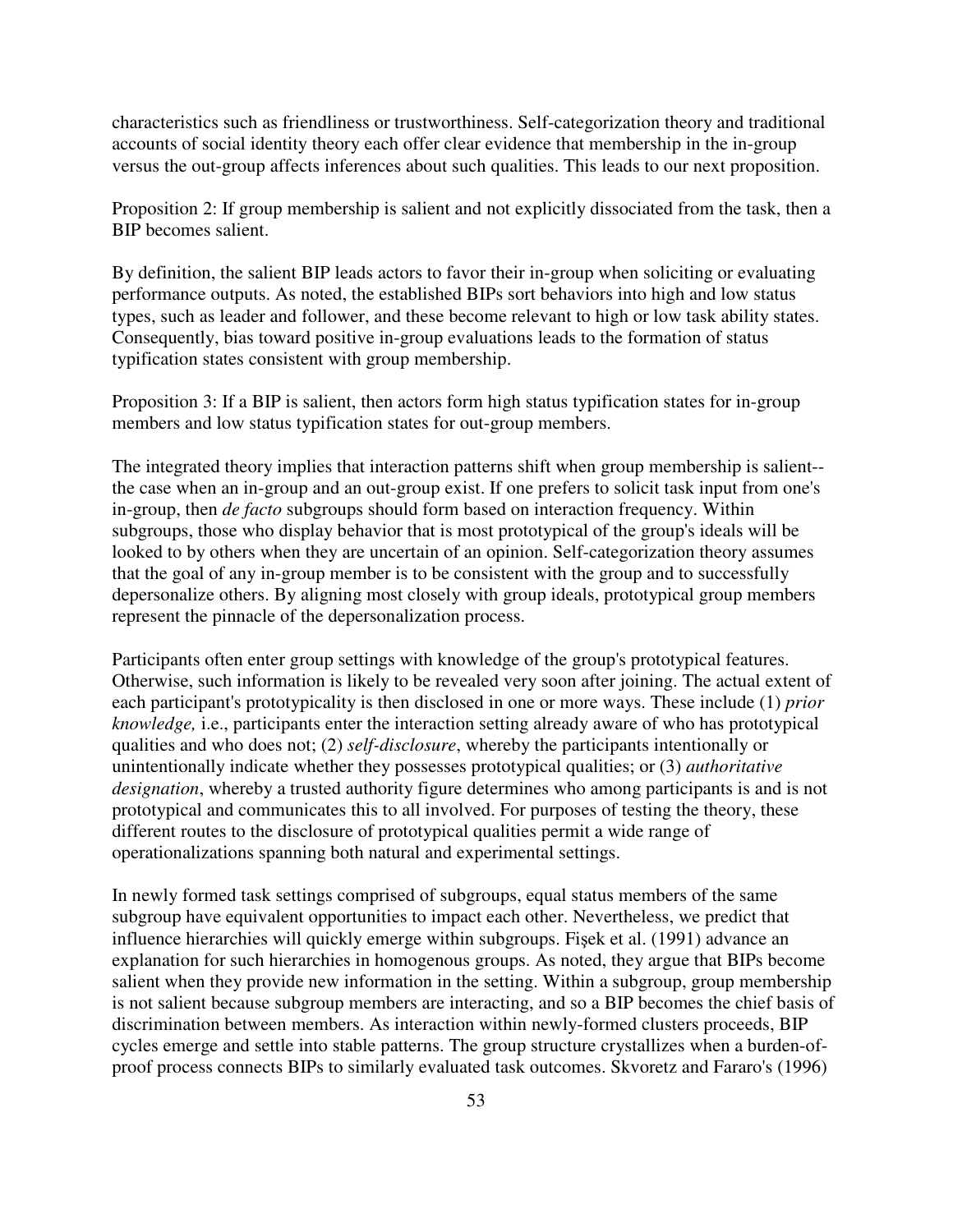E-state structuralism theory broadened this idea, merging status characteristics theory with social network analysis. In their theory, network ties are comprised of "precedence" relations, i.e., dominance-deference between connected actors. In a tie between actors *x* and *y*, either *y* defers to  $x (xPy)$ , *x* defers to *y* (*yPx*), or neither (*xNy*).

These ideas are applicable to settings in which bystanders observe, and are influenced by, interactions between other in-group members. We are especially interested in how *prototypical behaviors* revealed in interactions between *x* and *y* impact a bystander *z.* Prototypical behaviors reflect group attributes that distinguish the group from others. For instance, a member of an extremist political group acts prototypically when urging fellow members to intensify their activism in the public sphere in accord with group ideals. Following self-categorization theory's uncertainty reduction argument, we posit that the likelihood of *xPy* increases as *x* displays prototypical behaviors in the BIP between *x* and *y.* 

Proposition 4: The more prototypical the actor, the higher the status typification state.

The next proposition uses status characteristics theory's concept of *abstract task ability,* i.e., whether or not a person generally is presumed to be capable in task settings (Berger et al. 1977). For our purposes, in-group members' performance outputs are more apt to produce positive evaluations than are the suggestions made by out-group members.

Proposition 5: If an actor forms status typification states, then the actor forms abstract task ability expectations that are consistent with those states.

The theoretical bridge is completed by two propositions from status characteristics theory:

Combining Assumption: If an actor has formed ability expectations, then s/he uses them to infer task competence for actors in the setting.

Basic Expectation Assumption: The greater an actor's perceived competence, the higher his/her position in the group's OPPO.

As a simplifying assumption, and with no evidence as yet to suggest the contrary, we also stipulate that the relative effects of subgroup membership and status characteristics on interaction are equal.

### **Derivations**

Our integration of the status characteristics and self-categorization theories generates several logical derivations. These predict how the group's observable power and prestige order (OPPO) will be affected by status characteristics and prototypicality. When the OPPO is operationalized, these derivations become hypotheses that can be tested in empirical settings. An interesting consequence of the integrated theory is that, despite their different social foundations, prototypicality and status are predicted to have the same kinds of effects on the group's power and prestige structure: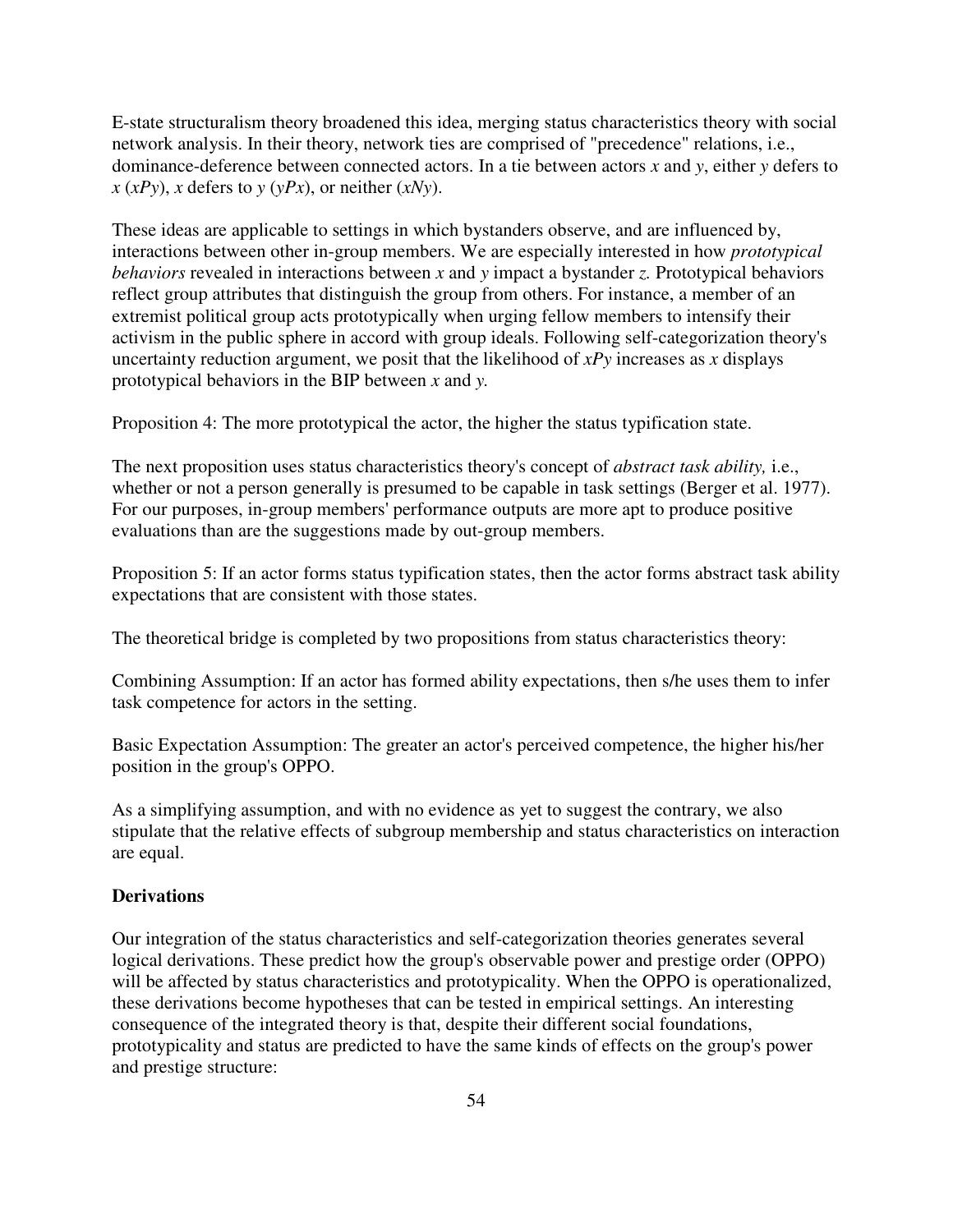Derivation 1: Higher status actors rise higher in the OPPO than lower status actors.

Derivation 2: Prototypical actors rise higher in the OPPO than non-prototypical actors.

Further, prototypicality requires there to be two or more distinct groups for comparison purposes. This generates in-group *vs.* out-group identities and, consequently, behaviors that are more frequently directed within subgroups than between them. If interaction is systematically clustered within subgroups consisting of members who are similar in terms of prototypicality, then BIPs would be expected to arise within subgroups and to generate distinct and stable OPPO hierarchies. This leads to the following:

Derivation 3: Separate OPPO hierarchies form in each subgroup of the larger group.

Skvoretz and Fararo's (1996) theory lets us predict a bystander's precedence relative to members of an observed pair of interacting in-group members. Via the mechanisms they describe, *x* will have precedence over *z*, and *z* precedence over *y* (i.e.,  $xPz$  and  $zPy$ ) to the extent that *z* observes *xPy.* In turn, z defers to *x* because *z* observed *x* directing favorably evaluated suggestions to y. This causes *z* to regard *x* as someone to whom both she and *y* ought to defer. Further, *z* regards *y*--who has deferred to *x*--as one who could be influenced, and so *z* acts accordingly in interactions with *y.* Fişek et al. (1991) show how in the long run such pair-wise precedence relationships produce these types of transitive social influence hierarchies among group members.

Derivation 4: All else being equal, prototypical actors rise higher in the OPPO within subgroups than non-prototypical actors.

### **CONCLUSIONS**

Status characteristics theory and self-categorization theory take different explanatory routes to account for influence patterns in task groups. In both theories, disagreements with other group members trigger a process that leads to differential influence among members, potentially disfavoring those with relevant knowledge and elevating those without. Self-categorization theory posits in-group favoritism as the engine, whereas status characteristics theory considers the effects of performance expectations associated with high and low states of socially valued traits. Integrating elements of both theories opens an array of potential new applications without subverting either theory's basic tenets.

The integrated theory outlined above suggests that uncertainty in task settings elicits behavioral interchange patterns. These BIPs link behavioral cues to task outcomes and order social influence patterns among group members. The theory allows for an array of new derivations, including the predictions that interaction clusters will emerge along arbitrary group boundaries, and that the prototypicality of an actor will intensify the effect of group membership such that his or her influence over others may approach or even exceed that of high status actors.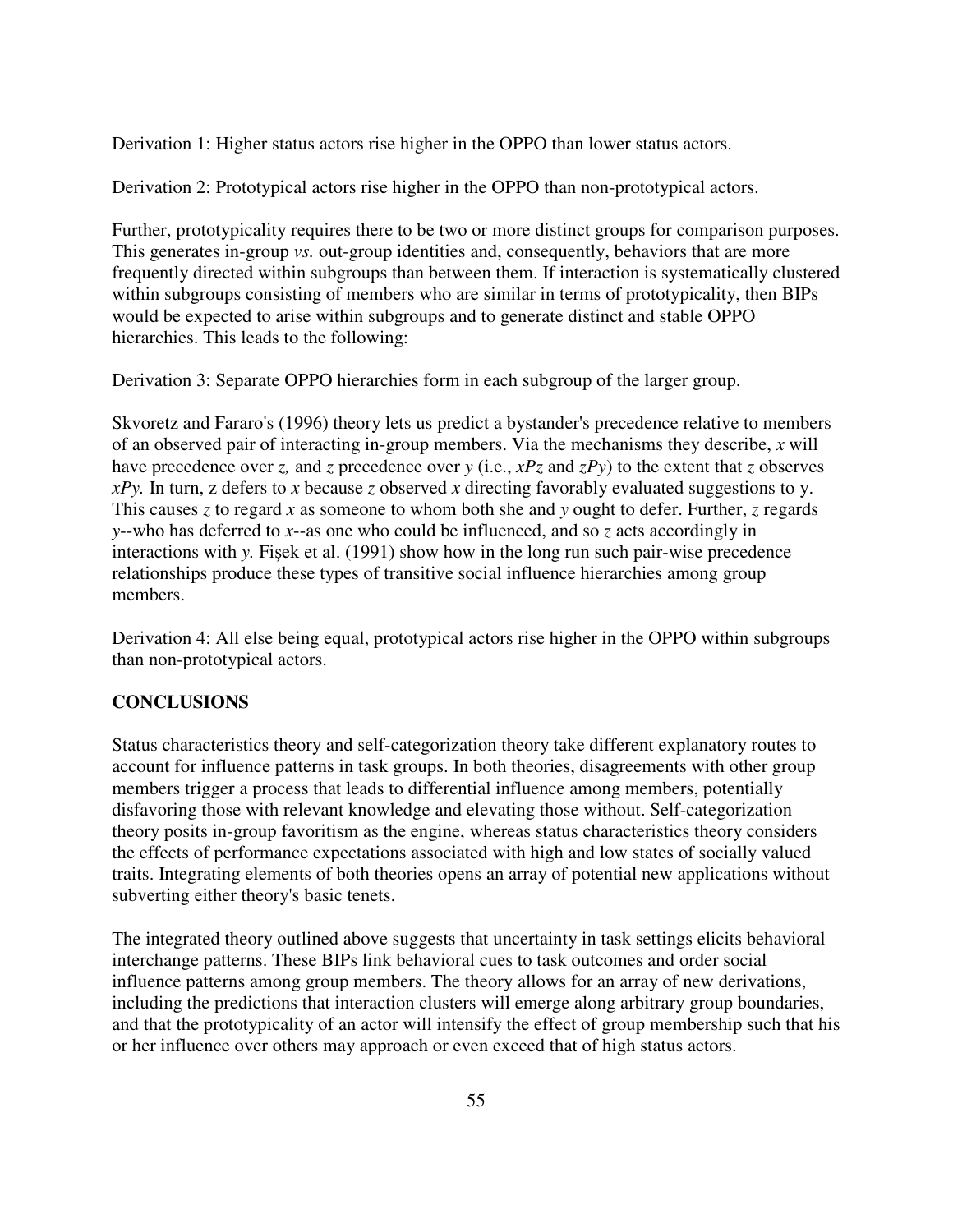Key implications of the theory are amenable to empirical testing in an open interaction laboratory setting. Varying the size of discussion groups within the experimental design can be used to assess key implications of the theory including: *(i)* whether dual status hierarchies emerge when a dichotomous group membership is salient, and *(ii)* whether an in-group member's influence over others increases if they display behavior that is highly prototypical of the ingroup.

## **REFERENCES**

Balkwell, James W. 1991. "From Expectations to Behavior: An Improved Postulate for Expectation States Theory." *American Sociological Review* 56:355-69. Berger, Joseph, Bernard P. Cohen and Morris Zelditch Jr. 1972. "Status Characteristics and Social Interaction." *American Sociological Review* 37:241-255.

Berger, Joseph, M. Hamit Fişek, Robert Z. Norman and Morris Zelditch, Jr. 1977. *Status Characteristics and Social Interaction: An Expectation States Approach.* New York: Elsevier.

Berger, Joseph, Robert Z. Norman and James Balkwell 1992. "Status Inconsistency in Task Situations: A Test of Four Status Processing Principles." *American Sociological Review* 57:843- 855.

David, Barbara and John C. Turner. 2001. "Majority and Minority Influence: A Single-Process Self-Categorization Model." In Carsten K.W. De Dreu and Nanne K. De Vries (Eds), *Group Consensus and Minority Influence: Implications for Innovation.* Oxford: Blackwell.

Festinger Leon. 1954. "A Theory of Social Comparison Processes." *Human Relations* 7:117-40.

Fişek M. Hamit, Joseph Berger and Robert Z. Norman. 1991. "Participation in Heterogeneous Groups: A Theoretical Integration." *American Journal of Sociology* 97:114-42.

Grieve, Paul. G. and Michael A. Hogg. 1999. "Subjective Uncertainty and Intergroup Discrimination in the Minimal Group Situation." *Personality and Social Psychology Bulletin* 25:926-40.

Hogg, Michael A. and Paul G. Grieve 1999. "Social Identity Theory and the Crisis of Confidence in Social Psychology: A Commentary and Some Research on Uncertainty Reduction." *Asian Journal of Social Psychology* 2:79-93.

Hogg, Michael A. and Barbara A. Mullin. 1999. "Joining Groups to Reduce Uncertainty: Subjective Uncertainty Reduction and Group Identification." In Dominic Abrams and Michael A. Hogg (Eds.), *Social Identity and Social Cognition*. Oxford: Blackwell. Moscovici, S. 1976. *Social Influence and Social Change*. New York: Academic Press.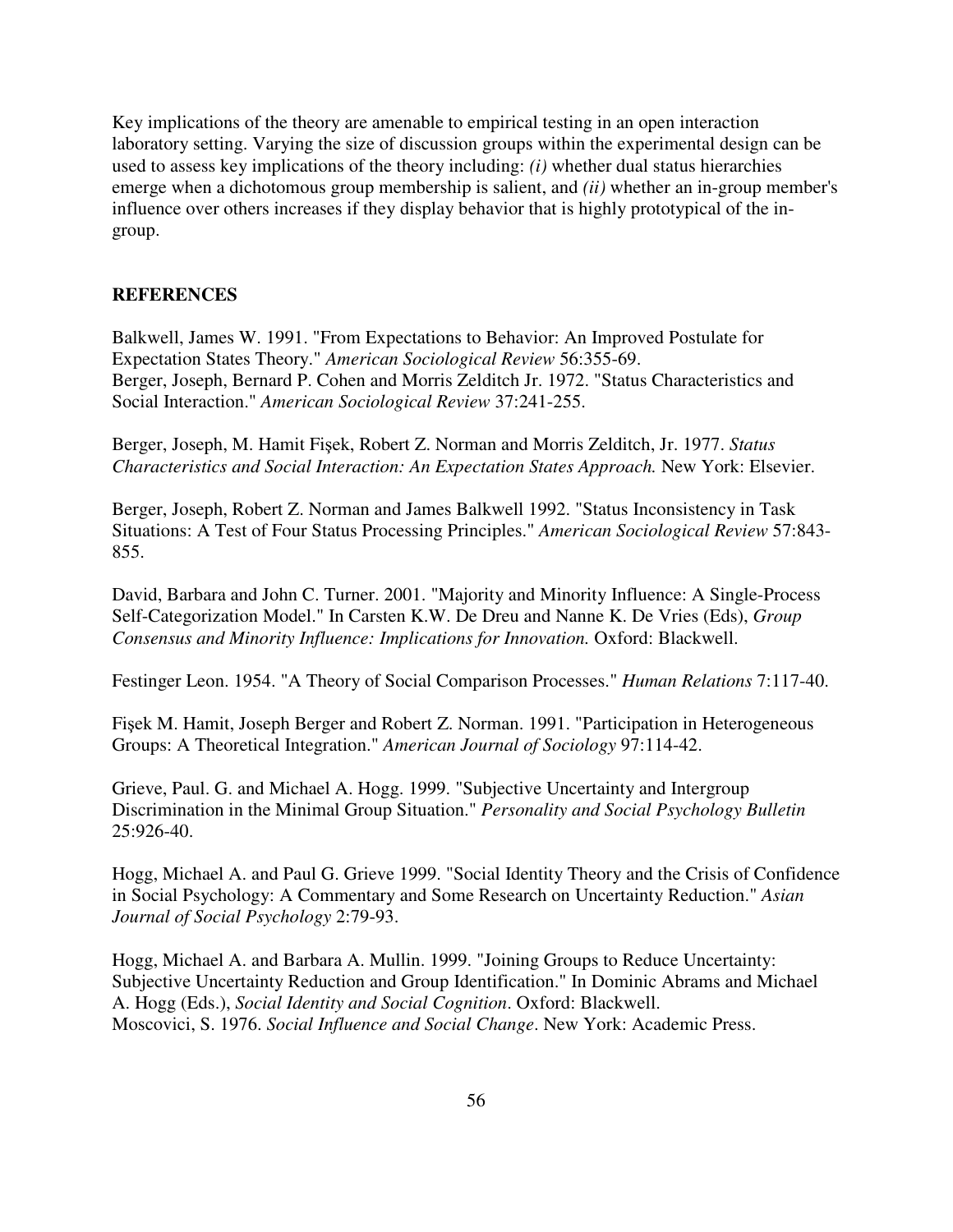-----. 1981. "On Social Representation." In Joseph P. Forgas (Ed.) *Social Cognition: Perspectives on Everyday Understanding.* New York: Academic Press.

Mullin, Barbara A. and Michael A. Hogg. 1998. "Dimensions of Subjective Uncertainty in Social Identification and Minimal Intergroup Discrimination." *British Journal of Social Psychology* 37:345-65.

-----. 1999. "Motivations for Group Membership: The Role of Subjective Importance and Uncertainty Reduction." *Basic and Applied Psychology* 21:91-102.

Skvoretz John and Thomas J. Fararo. 1996. "Status and Participation in Task Groups: A Dynamic Network Model." *American Journal of Sociology* 101:1366-414.

Suls Jerry M., and Richard L. Miller. 1977. *Social Comparison Processes*. Miami: Hemisphere.

Suls Jerry M. and Thomas A. Wills. 1991. *Social Comparison: Contemporary Theory and Research*. Hillsdale, NJ: Lawrence Erlbaum.

Turner, John C. 1985. "Social Categorization and the Self Concept: A Social Cognitive Theory of Group Behavior." In Edward J. Lawler (Ed.), *Advances in Group Processes,* Vol. 2. Greenwich, CT: JAI Press.

-----. 1991. *Social Influence.* Berkshire, U.K.: Open University Press.

Turner, John C., Michael A. Hogg, Penelope J. Oakes, Stephen D. Reicher and Margaret S. Wetherell. 1987. *Rediscovering the Social Group: A Self-categorization Theory.* Oxford: Blackwell.

Wagner, David G. and Joseph Berger. 2007. "Expectation States Theory." In George Ritzer (Ed.), The *Blackwell Encyclopedia of Sociology.* Malden, MA: Blackwell Publishing.

Webster, Murray J. and Martha Foschi (Eds.). 1988. *Status Generalization.* Stanford, CA: Stanford University Press.

Webster, Murray J., and Stuart J. Hysom. 1998. "Creating Status Characteristics." *American Sociological Review* 63:351-78.

### **AUTHOR BIOGRAPHIES**

Christopher Barnum is Professor of Sociology and Criminal Justice at St. Ambrose University. His research interests include sources of racial disproportionality in the criminal justice system, status and power. E-mail: barnumchristopherc@sau.edu

Jennifer McLeer is the Assistant Director of Behavioral Research Services at Harvard Business School. She is currently interested in the methodological refinement of social psychological